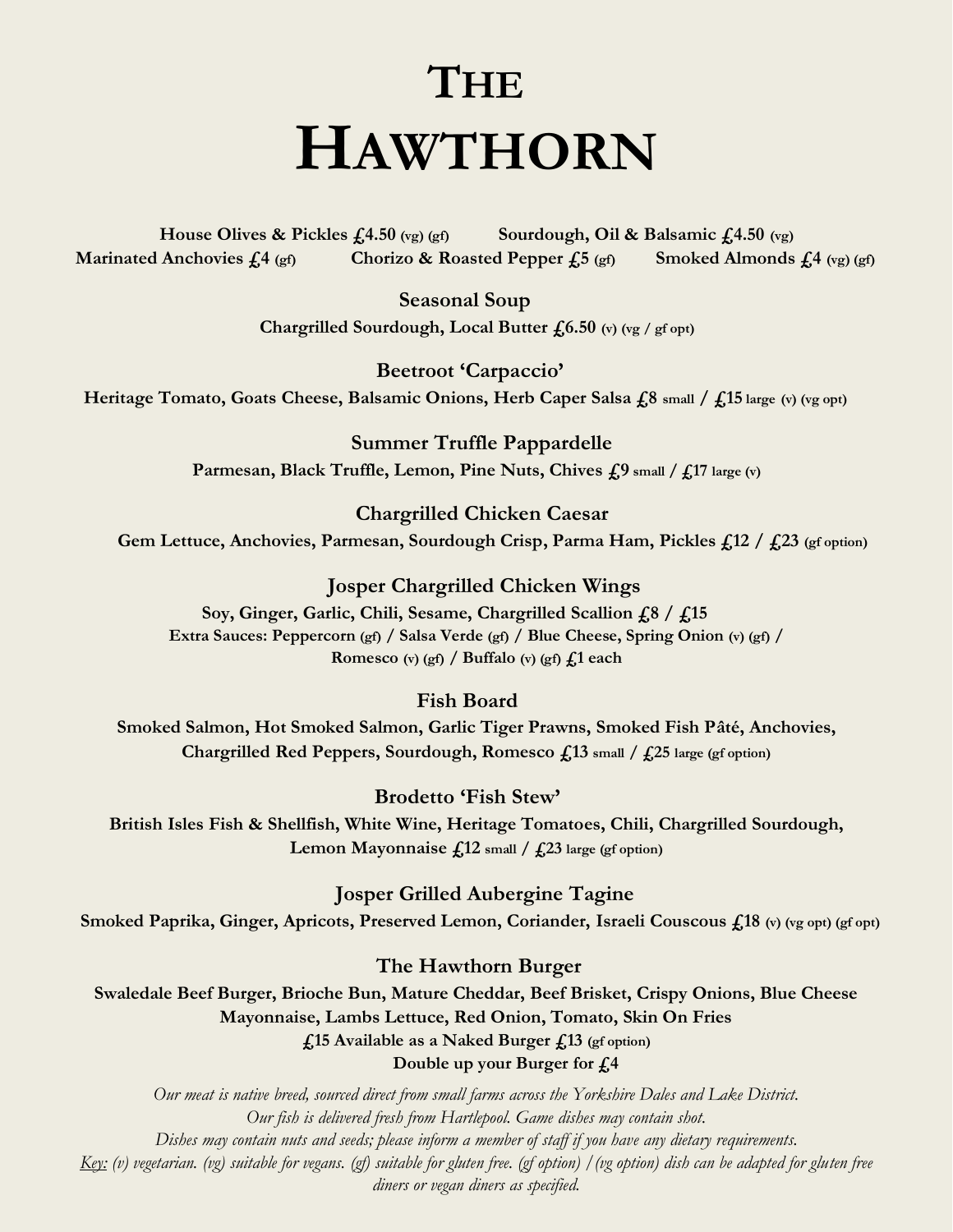# **From the Josper Charcoal Grill**

**These dishes are grilled over natural charcoal & wood at 400°C, which gives a truly unique flavour. Our meat is sourced directly from small Yorkshire Dales Farms. It is Native Breed, Free Range and Outdoor-Reared giving it the very best in Marbling, Flavour and Succulence. Our Seafood is freshly delivered from Hartlepool.**

> **Longhorn Rump 230g, 28 day dry-aged £22 Highland Fillet 190g, 7 day dry-aged £28 Dexter Ribeye 250g, 28 day dry-aged £30 Swaledale Lamb Chops £26 'Piri Piri' Half Chicken £26 Market Fish £26**

**All served with either Triple Cooked Chips (v) or Fries (v), a Sauce of your choice (below), and The Hawthorn Pickled Salad (vg) (gf)**

#### **Sauces**

**Peppercorn (gf) / Salsa Verde (gf) / Blue Cheese & Spring Onion (v) (gf) / Romesco (v) (gf) / Buffalo (v) (gf)**

**……………………….**

### **Josper Roasted Lobster**

**Subject To Availability**

**Our Signature Seasonal Lobster (gf), Garlic & Herb Butter (gf) and Lemon, with either Triple Cooked Chips (v) or Fries (v), a Sauce of your choice (above) and The Hawthorn Pickled Salad (vg) (gf). Served with a claw cracker** 

**£28 Half / £54 Whole** 

**…………………………..**

## **Chateaubriand For Two £65**

**With Triple Cooked Chips (v), Skin On Fries (v), Heritage Tomatoes (vg) (gf), The Hawthorn Pickled Salad (vg) (gf) and all the sauces - Peppercorn (gf), Salsa Verde (gf), Blue Cheese & Spring Onion (v) (gf), Romesco (v) (gf) and Buffalo (v) (gf)**

**………………………….**

**Extras**

 **Triple Cooked Chips £5 (v) Skin On Fries £4.50 (v) Parmesan Truffle Fries £5.50 (v)**

 **Pickled Salad £4 (vg) (gf) Heritage Tomatoes £5 (vg) (gf)**

 **Tenderstem Broccoli & Pine Nuts £5 (v) (gf) (vg option)**